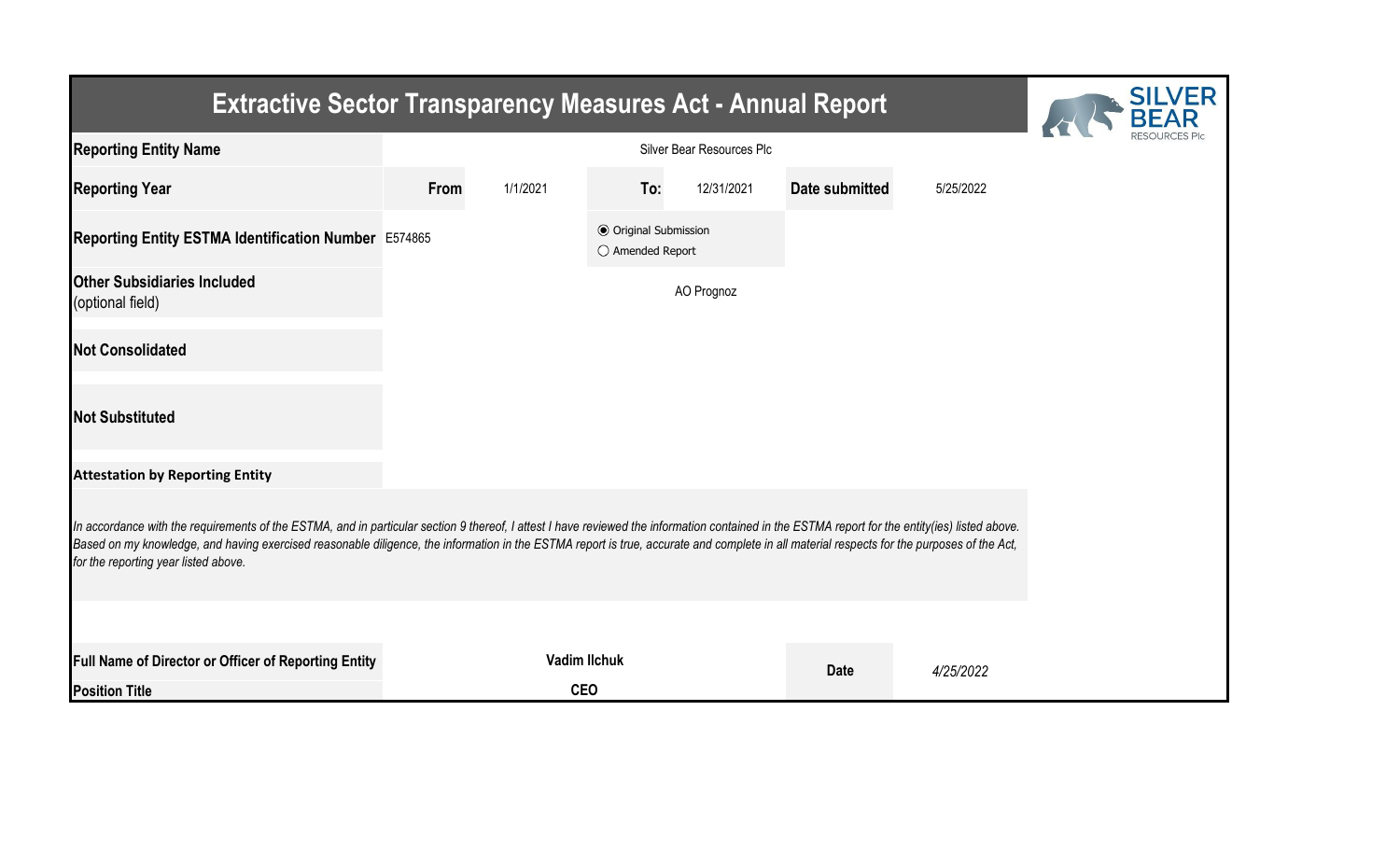| <b>Reporting Year</b><br>From:<br>1/1/2021<br>To:<br>12/31/2021<br>Silver Bear Resources Plc<br><b>Currency of the Report</b><br>CAD<br><b>Reporting Entity Name</b><br><b>Reporting Entity ESTMA</b><br>E574865<br><b>Identification Number</b>                                                                                                            |                                    |
|-------------------------------------------------------------------------------------------------------------------------------------------------------------------------------------------------------------------------------------------------------------------------------------------------------------------------------------------------------------|------------------------------------|
| <b>Subsidiary Reporting Entities (if</b><br>necessary)                                                                                                                                                                                                                                                                                                      |                                    |
| <b>Payments by Payee</b>                                                                                                                                                                                                                                                                                                                                    |                                    |
| Departments, Agency, etc<br><b>Total Amount paid to</b><br>Infrastructure<br>within Payee that Received<br>Fees<br><b>Production Entitlements</b><br><b>Dividends</b><br>Country<br>Payee Name <sup>1</sup><br><b>Taxes</b><br>Royalties<br><b>Bonuses</b><br><b>Improvement Payments</b><br>Payee<br>Payments <sup>2</sup>                                 | Notes <sup>34</sup>                |
| 27,460 Income tax<br>2,846,827 Mineral extraction taxes<br>1,634,733 Property taxes<br>8,111 Transport tax<br>Republic of Sakha (Yakutia)<br><b>Federal Treasury</b><br>4,540,002<br>3,367<br>4,543,369 3,367 Extraction royalty tax<br><b>Russian Federation</b><br>22,870 Pollution tax<br>All taxes paid in Russian Rubles<br>Canadian Dollars: 0.017003 | (RUB) converted by average rate to |
| 148,554 VAT<br>3,591 Income tax<br>152,145<br>152,145 All taxes paid in Russian Rubles<br>Russian Federation<br><b>Federal Treasury</b><br>Moscow oblast<br>Canadian Dollars: 0.01700                                                                                                                                                                       | (RUB) converted by average rate to |
|                                                                                                                                                                                                                                                                                                                                                             |                                    |
|                                                                                                                                                                                                                                                                                                                                                             |                                    |
|                                                                                                                                                                                                                                                                                                                                                             |                                    |
|                                                                                                                                                                                                                                                                                                                                                             |                                    |
|                                                                                                                                                                                                                                                                                                                                                             |                                    |
|                                                                                                                                                                                                                                                                                                                                                             |                                    |
|                                                                                                                                                                                                                                                                                                                                                             |                                    |
|                                                                                                                                                                                                                                                                                                                                                             |                                    |
|                                                                                                                                                                                                                                                                                                                                                             |                                    |
|                                                                                                                                                                                                                                                                                                                                                             |                                    |
|                                                                                                                                                                                                                                                                                                                                                             |                                    |
|                                                                                                                                                                                                                                                                                                                                                             |                                    |
|                                                                                                                                                                                                                                                                                                                                                             |                                    |
|                                                                                                                                                                                                                                                                                                                                                             |                                    |
|                                                                                                                                                                                                                                                                                                                                                             |                                    |
|                                                                                                                                                                                                                                                                                                                                                             |                                    |
|                                                                                                                                                                                                                                                                                                                                                             |                                    |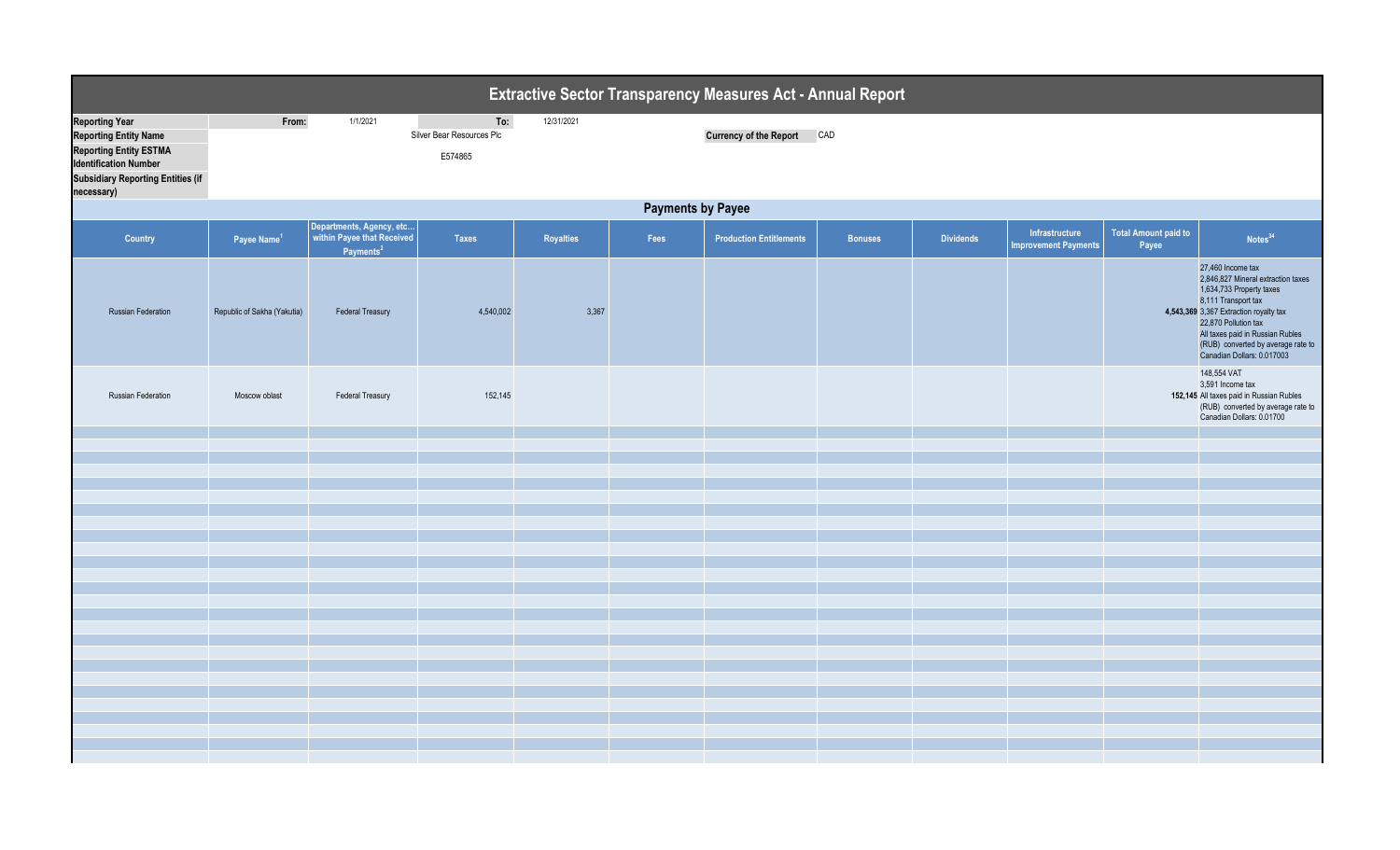| <b>Extractive Sector Transparency Measures Act - Annual Report</b>                                        |                         |                                                                                                  |                                  |                  |      |                                |                |                  |                                               |                               |                     |
|-----------------------------------------------------------------------------------------------------------|-------------------------|--------------------------------------------------------------------------------------------------|----------------------------------|------------------|------|--------------------------------|----------------|------------------|-----------------------------------------------|-------------------------------|---------------------|
| <b>Reporting Year</b><br><b>Reporting Entity Name</b>                                                     | From:                   | 1/1/2021                                                                                         | To:<br>Silver Bear Resources Plc | 12/31/2021       |      | <b>Currency of the Report</b>  | CAD            |                  |                                               |                               |                     |
| <b>Reporting Entity ESTMA</b><br><b>Identification Number</b><br><b>Subsidiary Reporting Entities (if</b> |                         |                                                                                                  | E574865                          |                  |      |                                |                |                  |                                               |                               |                     |
| necessary)<br><b>Payments by Payee</b>                                                                    |                         |                                                                                                  |                                  |                  |      |                                |                |                  |                                               |                               |                     |
|                                                                                                           |                         |                                                                                                  |                                  |                  |      |                                |                |                  |                                               |                               |                     |
| Country                                                                                                   | Payee Name <sup>1</sup> | Departments, Agency, etc<br>within Payee that Received<br>Payments <sup>2</sup>                  | <b>Taxes</b>                     | <b>Royalties</b> | Fees | <b>Production Entitlements</b> | <b>Bonuses</b> | <b>Dividends</b> | Infrastructure<br><b>Improvement Payments</b> | Total Amount paid to<br>Payee | Notes <sup>34</sup> |
| <b>Additional Notes:</b>                                                                                  |                         | Conversion rate was calculated using a weighted average of the exchange rates during the period. |                                  |                  |      |                                |                |                  |                                               |                               |                     |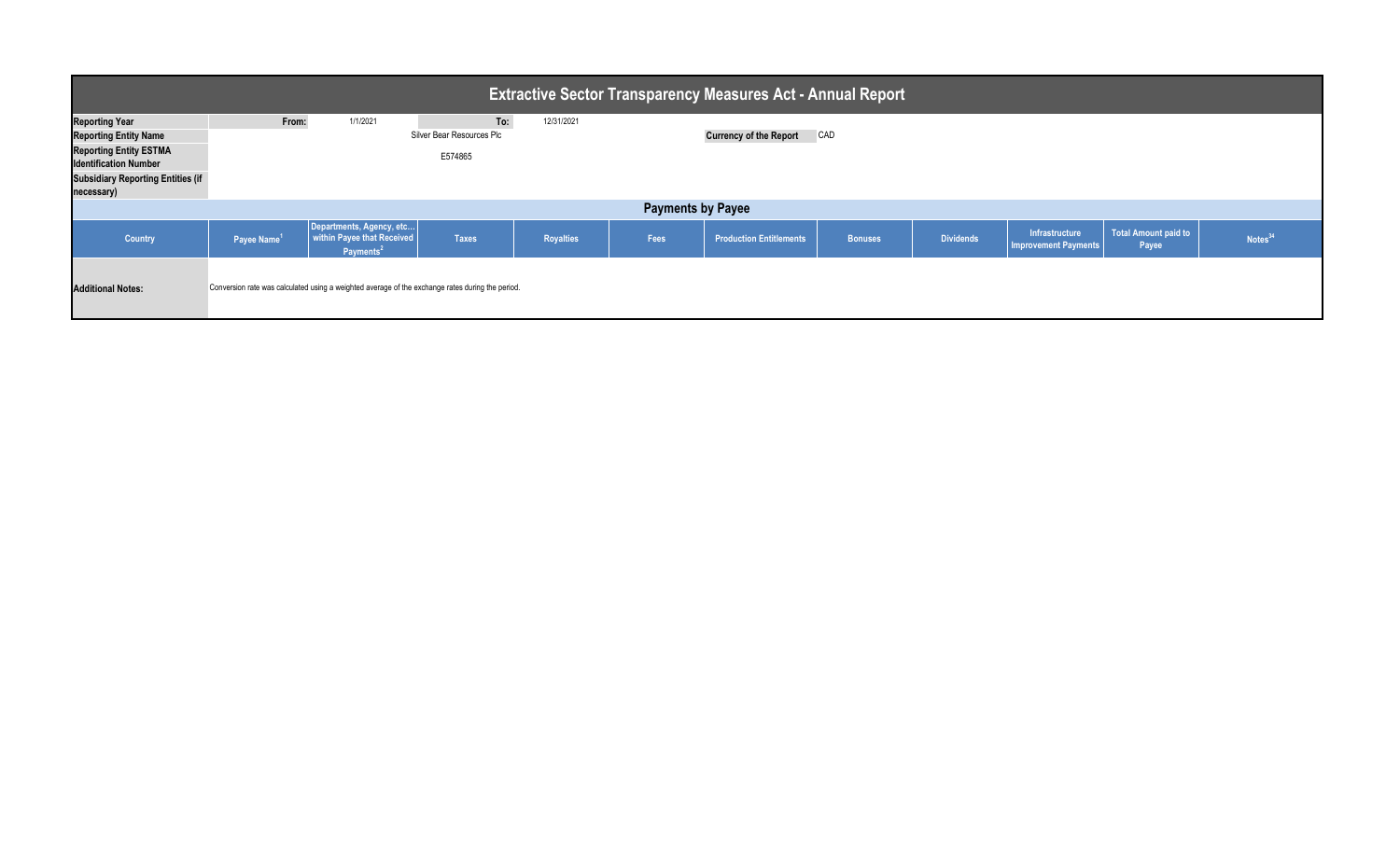|                                                                                                                                                                                  |                            |              |                                             |            | <b>Extractive Sector Transparency Measures Act - Annual Report</b> |                                   |                  |                                               |                                        |                                                                                                                                                                                                                                                                                                             |  |  |
|----------------------------------------------------------------------------------------------------------------------------------------------------------------------------------|----------------------------|--------------|---------------------------------------------|------------|--------------------------------------------------------------------|-----------------------------------|------------------|-----------------------------------------------|----------------------------------------|-------------------------------------------------------------------------------------------------------------------------------------------------------------------------------------------------------------------------------------------------------------------------------------------------------------|--|--|
| <b>Reporting Year</b><br><b>Reporting Entity Name</b><br><b>Reporting Entity ESTMA</b><br><b>Identification Number</b><br><b>Subsidiary Reporting Entities (if</b><br>necessary) | From:                      | 1/1/2021     | To:<br>Silver Bear Resources Plc<br>E574865 | 12/31/2021 |                                                                    | <b>Currency of the Report CAD</b> |                  |                                               |                                        |                                                                                                                                                                                                                                                                                                             |  |  |
|                                                                                                                                                                                  | <b>Payments by Project</b> |              |                                             |            |                                                                    |                                   |                  |                                               |                                        |                                                                                                                                                                                                                                                                                                             |  |  |
| Country                                                                                                                                                                          | Project Name <sup>1</sup>  | <b>Taxes</b> | Royalties                                   | Fees       | <b>Production Entitlements</b>                                     | <b>Bonuses</b>                    | <b>Dividends</b> | Infrastructure<br><b>Improvement Payments</b> | <b>Total Amount paid by</b><br>Project | Notes <sup>23</sup>                                                                                                                                                                                                                                                                                         |  |  |
| <b>Russian Federation</b>                                                                                                                                                        | Mangazeisky silver project | 4,692,147    | 3,367                                       |            |                                                                    |                                   |                  |                                               | 4,695,514                              | 31,052 Income tax<br>148,554 VAT<br>2,846,827 Mineral<br>extraction taxes<br>1,634,733 Property taxes<br>8,111 Transport tax<br>3,367 Extraction royalty<br>tax<br>22,870 Pollution tax<br>All taxes paid in Russian<br>Rubles (RUB) converted<br>by average rate to<br><b>Canadian Dollars:</b><br>0.01700 |  |  |
|                                                                                                                                                                                  |                            |              |                                             |            |                                                                    |                                   |                  |                                               |                                        |                                                                                                                                                                                                                                                                                                             |  |  |
|                                                                                                                                                                                  |                            |              |                                             |            |                                                                    |                                   |                  |                                               |                                        |                                                                                                                                                                                                                                                                                                             |  |  |
|                                                                                                                                                                                  |                            |              |                                             |            |                                                                    |                                   |                  |                                               |                                        |                                                                                                                                                                                                                                                                                                             |  |  |
|                                                                                                                                                                                  |                            |              |                                             |            |                                                                    |                                   |                  |                                               |                                        |                                                                                                                                                                                                                                                                                                             |  |  |
|                                                                                                                                                                                  |                            |              |                                             |            |                                                                    |                                   |                  |                                               |                                        |                                                                                                                                                                                                                                                                                                             |  |  |
|                                                                                                                                                                                  |                            |              |                                             |            |                                                                    |                                   |                  |                                               |                                        |                                                                                                                                                                                                                                                                                                             |  |  |
|                                                                                                                                                                                  |                            |              |                                             |            |                                                                    |                                   |                  |                                               |                                        |                                                                                                                                                                                                                                                                                                             |  |  |
|                                                                                                                                                                                  |                            |              |                                             |            |                                                                    |                                   |                  |                                               |                                        |                                                                                                                                                                                                                                                                                                             |  |  |
|                                                                                                                                                                                  |                            |              |                                             |            |                                                                    |                                   |                  |                                               |                                        |                                                                                                                                                                                                                                                                                                             |  |  |
|                                                                                                                                                                                  |                            |              |                                             |            |                                                                    |                                   |                  |                                               |                                        |                                                                                                                                                                                                                                                                                                             |  |  |
|                                                                                                                                                                                  |                            |              |                                             |            |                                                                    |                                   |                  |                                               |                                        |                                                                                                                                                                                                                                                                                                             |  |  |
|                                                                                                                                                                                  |                            |              |                                             |            |                                                                    |                                   |                  |                                               |                                        |                                                                                                                                                                                                                                                                                                             |  |  |
|                                                                                                                                                                                  |                            |              |                                             |            |                                                                    |                                   |                  |                                               |                                        |                                                                                                                                                                                                                                                                                                             |  |  |